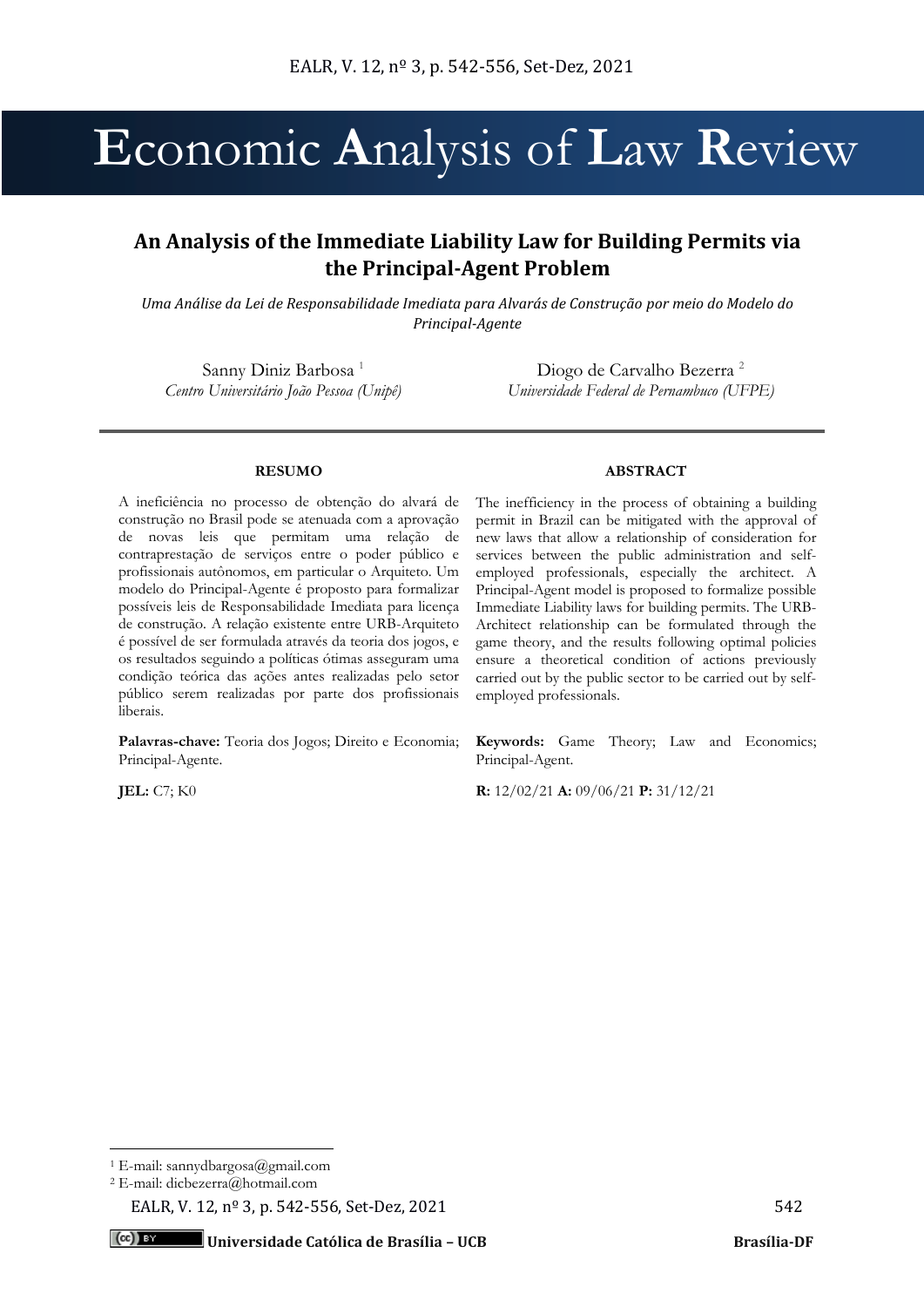## **1. Introduction**

he inefficiency in the process of obtaining the building permit in Brazil is highlighted in Mello (2016). The data presented by the World Bank in the "*Doing Business 2019*" report can be used. The World Bank report is a series of studies to evaluate the regulations and The inefficiency in the process of obtaining the building permit in Brazil is highlighted in Mello (2016). The data presented by the World Bank in the "Doing Business 2019" report can be used. The World Bank report is a se among the 190 countries surveyed. The average time to obtain a building permit in Brazil is 434 days and the average number of procedures is 19.2 for the year 2018, unlike Hong Kong (China), which ranks first with an average time of 72 days and the average number of procedures equal to 11 (BANK, 2019).

The creation of laws, in public management, that aim to unbureaucratize or reduce the costs of the public machine is fundamental in the State's relations with society. The cities of Campina Grande, Fortaleza and Caruaru presented specific laws with the purpose of debureaucratizing the approval of building permits. These laws became known as Immediate Liability Approval - ILA, whose objective is the immediate approval of the building permit for small architectural projects.

Law and Economics can be observed as a course whose basis is classic microeconomics. The economic agents (companies, consumers, government) are positioned as decision-makers; the problems related to each agent can be described as optimization problems, and the objectives represented by a function to be maximized or minimized are subject to restrictions. One way to represent the existing relationships among the agents is the game theory, which by definition can be understood as: "a set of tools and a language to describe and predict the strategic behavior" (Picker, 1994).

The objective of this paper is to present an analytical model that allows the analysis of the existing relationship between the public administration through the Urbanization and Environment Authority - URB, responsible for issuing the building permit, and the technical manager for submitting projects for the construction of small enterprises, the Architect. In the request for release of the construction permit, the Architect is not necessarily the interested party or the one who makes the request, but for immediate release the process naturally begins with the Architect, since an architectural project must be produced. Although the norms for Immediate Liability Approval - ILA do not hold the Architect responsible alone, it is the Architect who indicates such a request. The URB-Architect relationship in the literature of game theory models is known as the Principal-Agent problem. The theoretical presentation of the Principal-Agent problem modeling is presented in the second part.

Traditional Principal-Agent model relationships are motivated by the Principal hiring the Agent, or the Agent is already a public servant and the Principal, who does not follow the Agent's job but observes its outcome, wishes to design a set of incentives for the Agent to carry out his job in the best way (Laffont & Martimort, 2020) (Salanié, 1997).

This paper does not present a theoretical innovation, but in the modeling construction there is a contribution in the sense that, unlike the already known models, the Agent can choose to use the release of a legal authorization granted by the Principal to the Agent as long as the Agent is responsible for complying with the legal rules in order to be entitled to the release. In Brazil, this relationship is regulated by the Immediate Liability Law.

In the third part, the Immediate Liability Approval – ILA for the cities of Campinas, Fortaleza and Caruaru are presented. The similarity among the laws in relation to the objective of reducing bureaucratization with social responsibility is achieved through the term of responsibility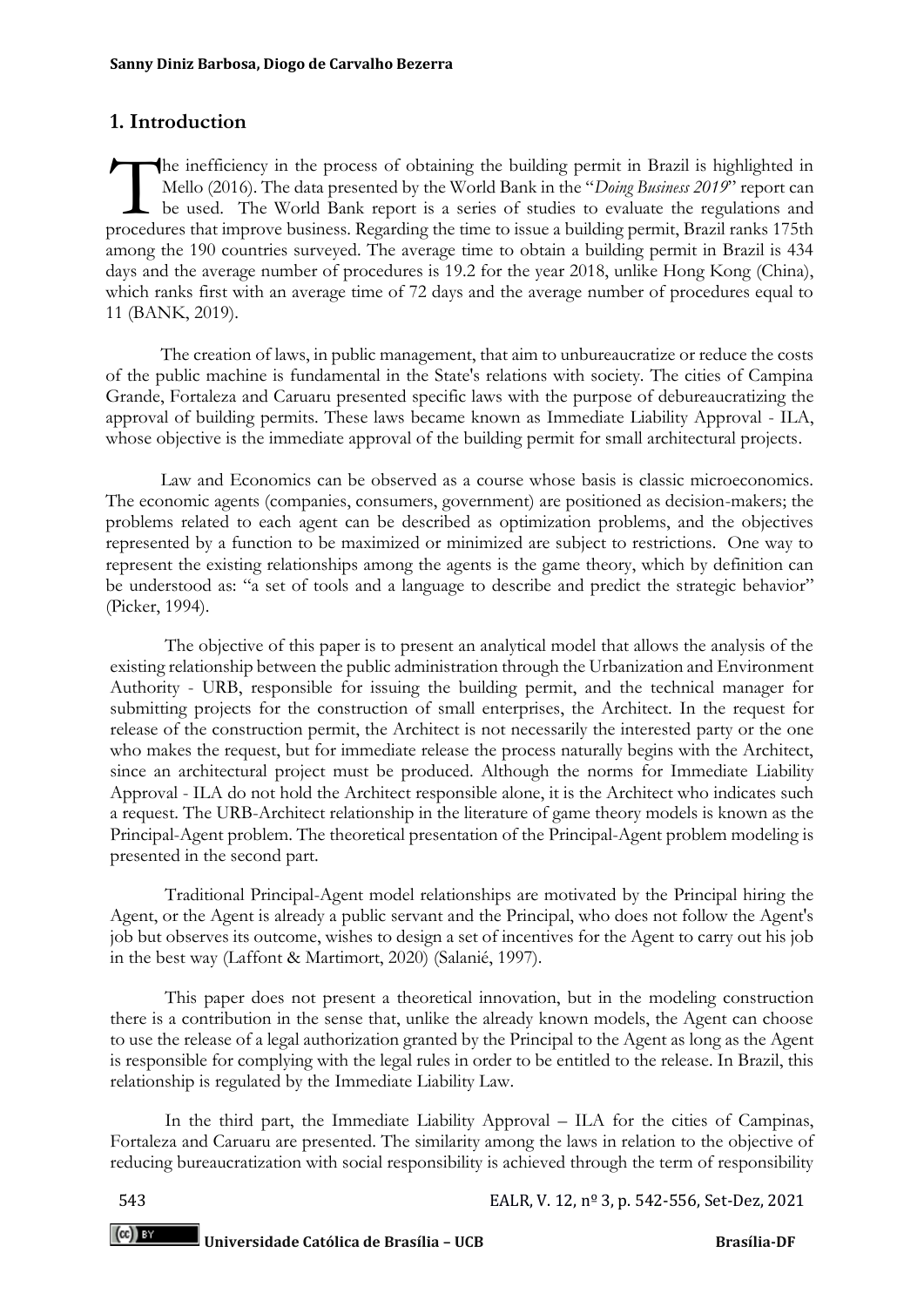that the agents involved in the execution of the architectural project sign. These laws present punitive measures, and it is exactly the possibility of application of such restrictions that allows the formalization of the URB-Architect relationship through the Principal-Agent model. An analytical model is presented. The design of an analytical model allows theoretical results, being the usual way to apply the hypothetical deductive method. Thus, the hypotheses of the public manager's and of the architect's behavior are presented through conjectures, the consequences of the model being deduced through the differential calculation tool, with the consequences being observable, that is, validation by the agents' behavior.

Finally, in the conclusion, there are the results obtained by a hypothetical-deductive model as direct consequences of the hypotheses. Thus, the results are not questioned, but the hypotheses of the model are. The main expectation of the article is the contribution in terms of a research agenda that relates economic analysis and law theory with the use of the game theory.

## **2. Principal-Agent Model**

Information economics has been a prominent area in recent years. The object of this study involves situations of information asymmetry. The main sets of economic models presented for information asymmetry are the moral hazard and adverse selection models.

The information asymmetry in the adverse selection models can be presented with a simple example. Consider an economy with perfect information, where the market representative agents know the quality of the goods that are offered. The used car market is a classic case of imperfect information. The buyer does not know if the car is a good car, with high quality, or a lemon, a lowquality car. The problem of adverse selection is described as a hidden information problem, i.e., one side of the market cannot observe the type or quality of the products on the other side of the market.

Another application is the agency theory, which has had considerable influence on the theory and practice of Public Administration. Its legacy has endured, with many policy designs continuing to be underpinned by concepts derived from the theory. The Principal's objectives are maximized, resulting in a more efficient and effective policy and service delivery outcomes, while the behavior of the Agent is stemmed and focused on the Principal' s goals via incentives and sanction (Gauld, 2016).

The moral hazard model refers to situations where one side of the market cannot observe the other one's actions. For this reason, the model is called the hidden action problem. There are several examples of the application of moral hazard in economic and legal relationships. A classic example is the insurance of assets, when it is not possible for insurance companies to observe the behavior of individuals. The habits of the insured party are not observed by the companies, that is, the relationship is hidden by the insured party. In private companies, more specifically in publicly traded companies, the shareholders have little or no information about the company managers' actions. In the examples above, there is a cost associated with monitoring the managers' or the insured party's actions. Thus, there is a need to design incentive mechanisms for the economic agents that carry out the hidden action in such a way that the well-being of the interested party in those actions reaches a satisfactory level. The information asymmetry illustrated by the moral hazard model creates the Principal-Agent relationship problem.

In this relationship, the **Agent** is defined as the acting person and his actions reflect directly on the **Principal**'s well-being. The problem arises when the Agent seeks his own objectives, which are different from the Principal's objective. Thus, the **Principal**'s problem is to design an incentive

EALR, V. 12, nº 3, p. 542-556, Set-Dez, 2021 544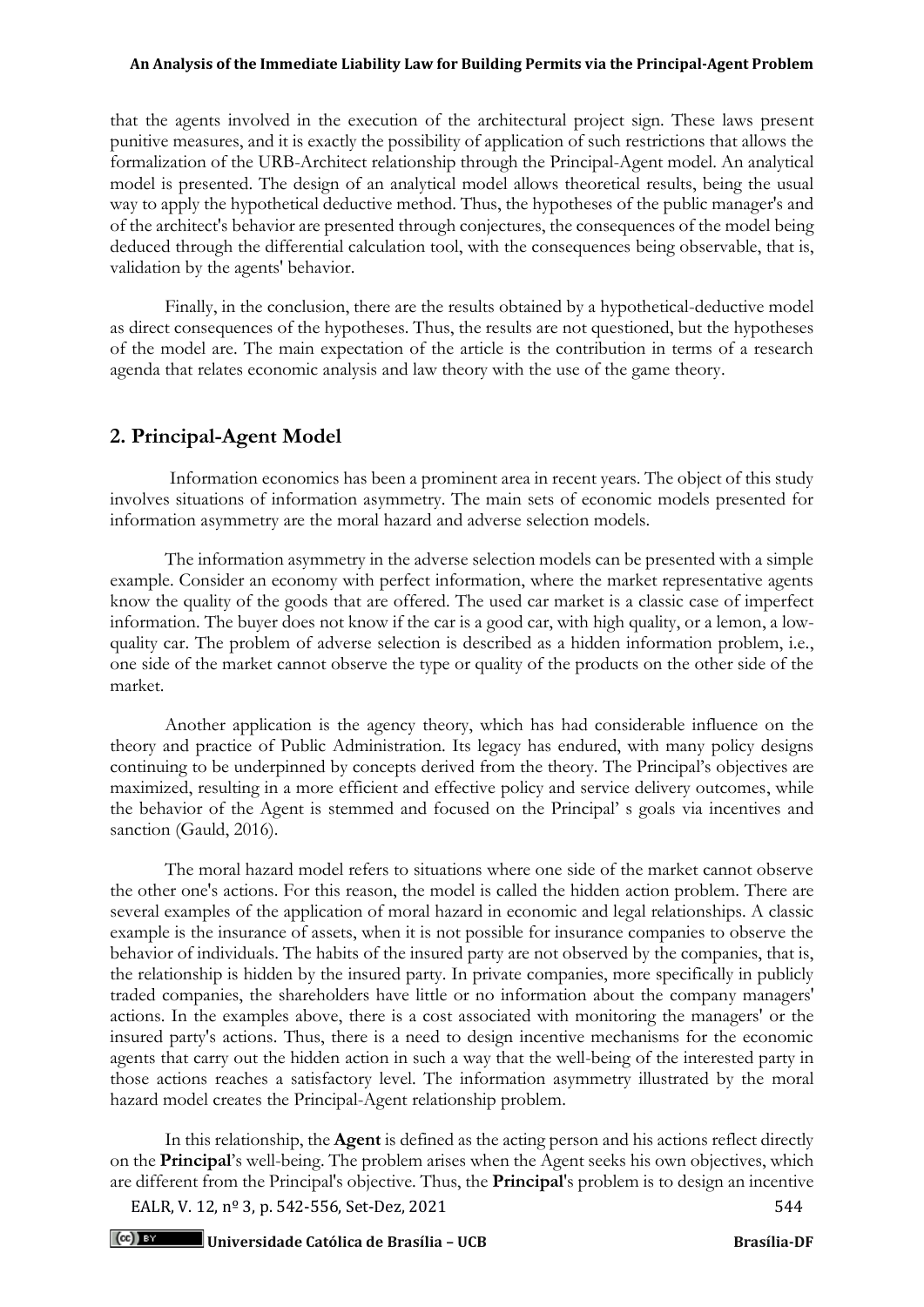#### **Sanny Diniz Barbosa, Diogo de Carvalho Bezerra**

plan, s(x), that induces the **Agent** to take the best possible action from the **Principal**'s point of view (Varian, 1992).

The **Principal**'s gain is a function of the **Agent**'s effort in a certain activity. While the **Agent** tries to maximize his utility, which is a function of his effort (usually in a negative way, that is, the more the effort, the lower the **Agent**'s utility), it also depends on the established incentive plan, in this case, the higher the payment, the greater the **Agent**'s utility.

Formalizing the Principal-Agent problem is important for the understanding of the elements that should be considered in the application of a law's normatization or in the resolution that should be followed by public and private agents involved in public management issues in general. In the end, what is presented is a guide that can and should be studied before the application of the norm in order to verify the maximum of possibilities. A simpler formalization was chosen, where the **Agent** has only two action options: *b* for the best action for the principal and *a* for "alternative" actions. The result or product received by the **Principal** will be represented by *x*, in this case we are assuming that there is no uncertainty regarding *x*. The cost for the Agent to adopt a certain action will be represented by *c(.)*.

The gains of both **Principal** and **Agent** are represented by the theory of cardinal utility functions defined in the classic study by John von Neumann and Oscar Morgenstern, *Theory of Games and Economic Behavior* (1944). Through a simple representation of the model, one can define the utility functions for the **Principal** and the **Agent** respectively, such as: *x-s(x)* and *s(x) - c(a)*. The problem is to maximize the **Principal**'s utility function, subject to restrictions imposed by the **Agent**'s optimized behavior.

There are typically two restrictions involving the **Agent**: the first one guarantees a minimum gain for the Agent, a reserve utility  $\bar{u}$ , the objective being to guarantee the Agent's participation, which is why the restriction is called participation restriction (or individual rationality); the second restriction represents the possibility of incentive compatibility, the objective being to guarantee the possibility of influencing the **Agent**'s action. The Principal-Agent problem may present some variations; firstly, the Principal is the only one in the process, so the question now is to build the properties of the incentive policy, which is ideal from the Principal's point of view, so the Principal can be seen as a monopolist. In the second case, there is the possibility of multiple principals, in other words, it is a competitive market. In this paper, there is only one public agent that is represented by the principal; therefore, we will only consider the first case of a monopolist. Following the formulation presented by Varian (1992), the mathematical representation of the problem of designing (or projecting) an optimal incentive policy can be written as:

$$
max_{b,s(.)}x(b) - s(x(b))
$$

Subject to:

 $s(x(b)) - c(b) \geq \overline{u}$ 

 $s(x(b)) - c(b) \geq s(x(a)) - c(a)$ , for every action belonging to the set of actions.

The first restriction is the participation restriction and the second one is the compatibility restriction. The resolution to the problem above can be obtained intuitively as Varian himself demonstrates (1992). The choice of the incentive policy, *s(x(b)),* considering the **Principal**'s objective function and the participation restriction, implies that the value of *s(x(b))* has to be as small as possible, considering that the sign is negative in the objective function, which implies that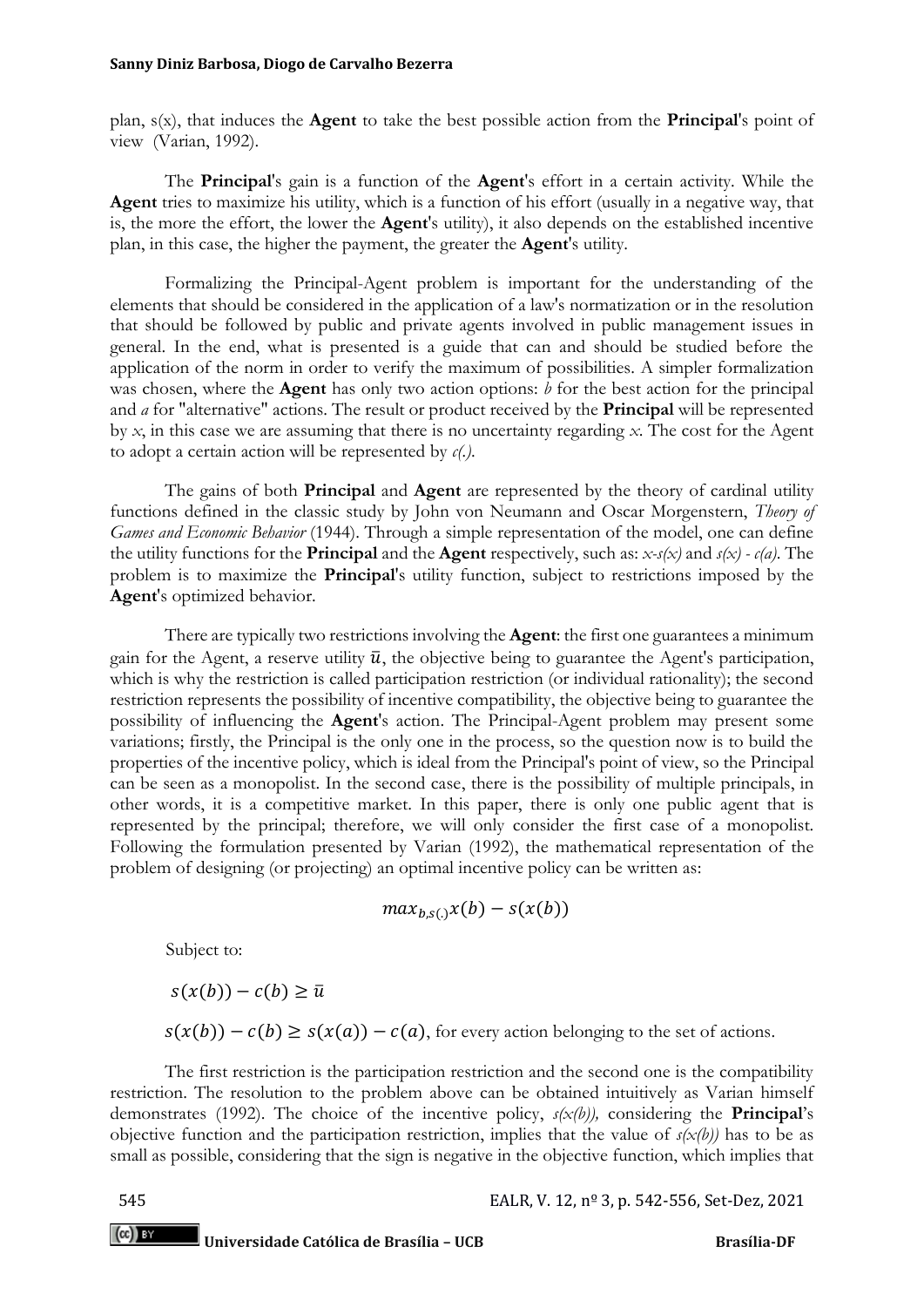in the participation restriction there is equality, or as close as possible,  $s(x(b)) = \bar{u} + c(b)$ . An incentive policy for this case can be proposed as follows:

$$
s(x*) = \begin{cases} \overline{u} + c(b*) & \text{if } x = x(b*)\\ -\infty, & \text{otherwise} \end{cases}
$$

The incentive policy above is known as product-goal policy - if the Agent reaches the set goal, he receives his reservation price, otherwise the Agent has an extremely high punishment. The example was set to observe the need for knowledge of several elements of the **Principal-Agent** problem. In order to propose the solution, simplifications were considered, for example the Agent only had two possible actions.

There are two types of problems in developing incentive policies. Firstly, the Agents' actions are not properly observed by the Principal, the problem being known as the **hidden action** incentive problem. A second problem is that the Principal does not have perfect knowledge about the Agent's utility function, so in this case the information about the type of Agent is hidden to the Principal, the type of incentive problem being known as the **hidden information** problem.

## **2.1 Representation of the Principal-Agent Problem in the Form of Game Theory**

An alternative way to present the Principal-Agent problem is through decision trees. The relationship among the agents undoubtedly forms a sequential decision process, where the decision of one influences the earnings or payoff of the other, that is, we face a game theory problem. The representation of sequential games for the Principal-agent problem in the case of complete information is shown in Figure 1.





In the case of the representation of a **hidden action** problem, it is necessary to include a new player, called **nature**. Nature is a mechanism used to represent the uncertain actions in the decision process, there is no influence or decision by nature, there is no payoff attributed to nature. In the example above, the Principal does not specifically know which Agent's action is *b* or *a*, thus the introduction of this uncertainty is made through a probability distribution on the action,  $\pi$ . The probability distribution is typically an *a priori* or subjective distribution, resulting from a process of elicitation of experts' opinion, according to Campello de Souza (2007). The representation of the *a priori* distribution stems from a famous statistical theorem known as Bayes' theorem, named after Pastor Thomas Bayes, which is why incomplete information games are called Bayesian games.

EALR, V. 12, nº 3, p. 542-556, Set-Dez, 2021 546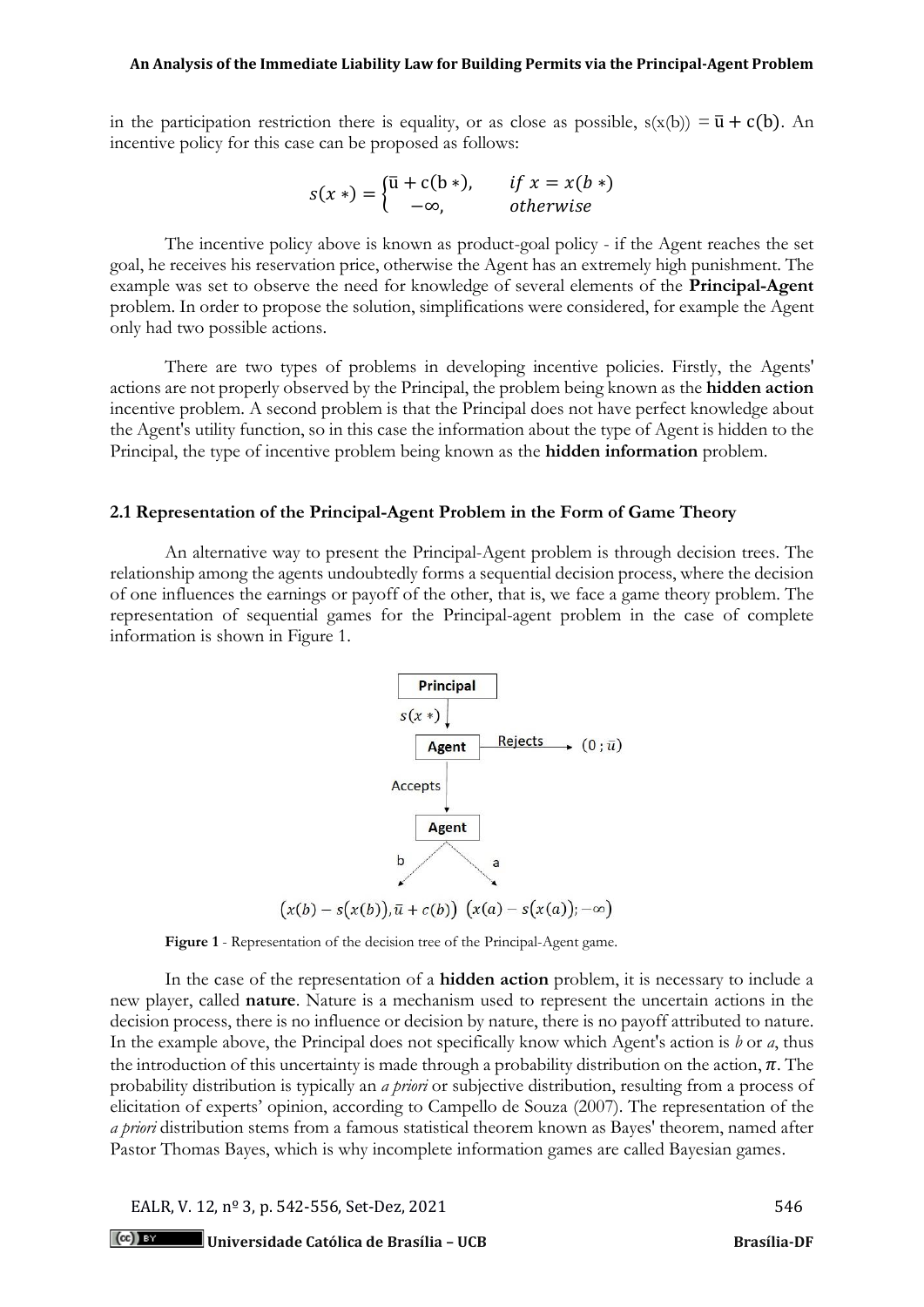Mathematically, the representation of the **hidden action** game is given by

$$
max_{b,s(.)} \sum_{i=1}^{n} (x_i - s_i) \pi_{ib}
$$

Subject to

$$
\sum_{i=1}^{n} u(s_i) \pi_{ib} - c(b) \ge \bar{u}
$$
  

$$
\sum_{i=1}^{n} u(s_i) \pi_{ib} - c(b) \ge \sum_{i=1}^{n} u(s_i) \pi_{ia} - c(a)
$$

The representation in the form of sequential game, in a simplified way, can be seen in Figure 2. The introduction of nature in the sequential game and of the *a priori* probability distribution  $\pi$  is fundamental to characterize the uncertainty about the agent's action.



**Figure 2** - Representation of the decision tree of the Principal-Agent game with hidden action.

The solution to the Principal-Agent's proposed problems with hidden action follows assumptions and specific representations of each problem; for example, the functional forms of the incentive mechanism and probability distribution can permit the use of one methodology or another. The objective so far has been to present the formulation; in general, the most representative methodology to obtain the solution are the Karush-Kuhn-Tucker first order conditions, or KKT conditions, in honor of the three mathematicians. A demonstration of the solution to the problem presented so far can be found in the book *Microeconomic Analysis*, by economist Hal Varian (Varian, 1992).

## **3. The Model to Immediate Liability Approval Law - ILA**

The need for city planning encompasses several laws, including the Master Plan, Code of Works, Law of Land Use and Occupation, among others. One of the services demanded by the citizen to the municipal executive administration is the building permit. The building permit is the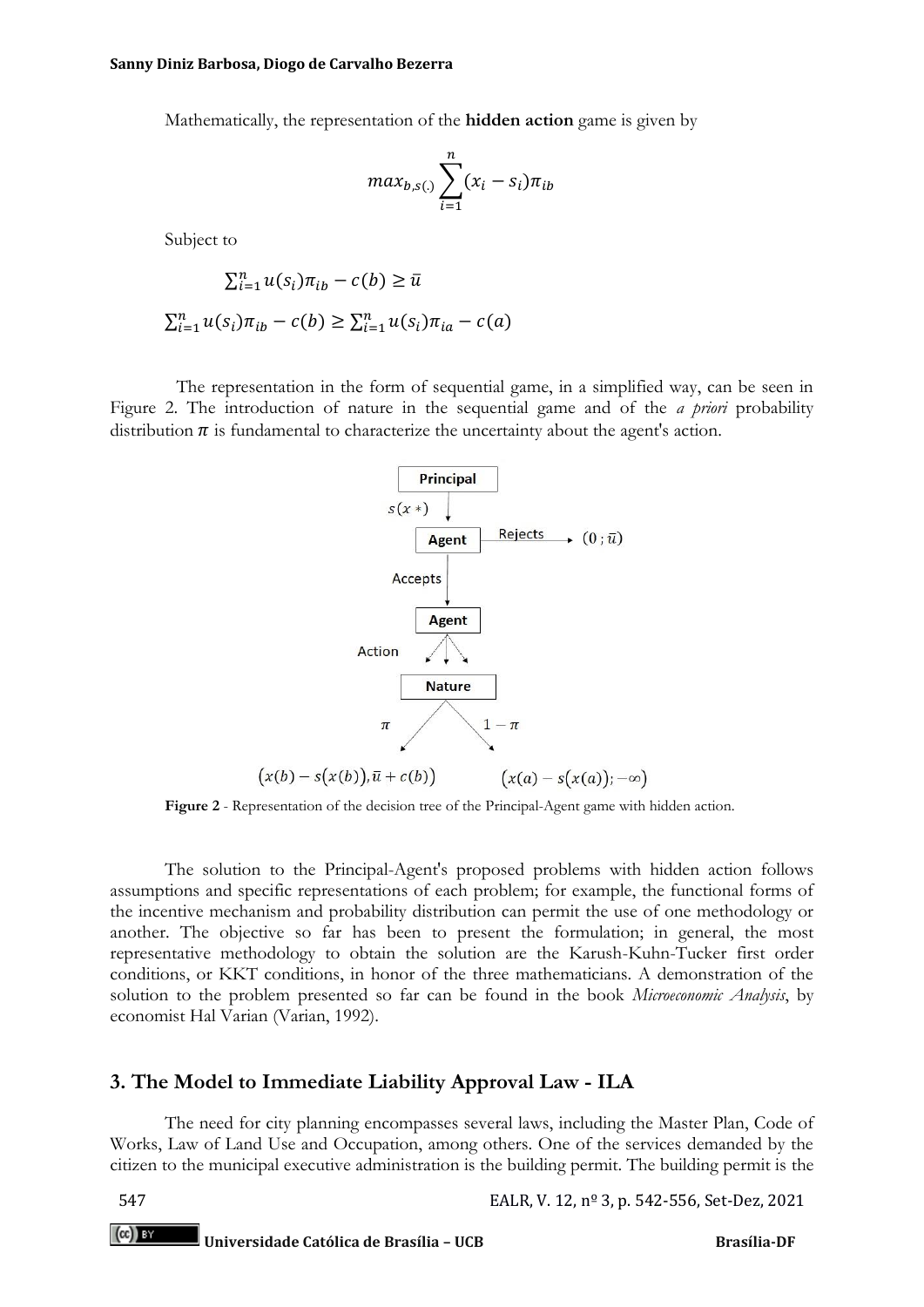instrument that authorizes the citizen or company to undertake a construction job. A law that allows an immediate or quick issue of construction permits has been used by some cities in Brazil. Three laws will particularly be presented in this part.

In July 2015, the city of Fortaleza in the state of Ceará and the city of Campinas in the state of São Paulo approved, within days, two laws with the same principle. Law 10.391/2015 of July 7<sup>th</sup>, 2015 (Fortaleza, 2015) instituted the automatic construction permit. In Campinas, complementary law 110/2015 of July 13<sup>th</sup>, 2015 (Campinas, 2015) deals with the liable approval of projects for the construction of single-family buildings and small businesses. Thereafter, on December 27, 2018, the city of Caruaru in the state of Pernambuco instituted the law that regulates the procedure for expediting Immediate Liability Approval of construction projects of singlefamily, commercial and small institutional buildings – ILA, Law No. 6162/2018 (Caruaru, 2018).

The principle of the three laws is the same, transferring the responsibility of issuing a building permit to the professional in charge of elaborating the project. Although the laws deal with small constructions, one consequence is to unbureaucratize the process for approving a building permit for large construction works. However, the law presents more than just a debureaucratization process, there are elements that guide the relationship between the municipal administration and the professionals in charge of elaborating and requesting the approval of the project for construction. The process that exists in the law can be seen as a Principal-Agent problem.

The object of the three laws is the institutionalization of the building permit. Regarding time, it is evident that the laws of Fortaleza and Campinas have the same essence, but the writing and presentation of the concepts are done differently, making it clear that they were created at the same time, but with different wording. In the case of the law of Caruaru, the time gap enabled it to be created by observing the two previous laws.

The building permit issuing procedure becomes automatic as long as some hypotheses are observed and the process must follow the use of the necessary documentation. In Complementary Law No. 110/2015 of Campinas and No. 6162/2018 of Caruaru, the liability of the person in charge of the design of the construction project is clearly identified.

Laws No.10.391/2015 and No.6162/2018 have previous consultation as their object, while Campinas differently opted for not carrying out the previous consultation, which is an informative procedure with the objective of passing on to the interested party in the construction information about the land use and occupation, as well as the urban indexes.

There is a limitation regarding the types of projects that can be submitted to immediate approval for construction. The laws of Fortaleza and Caruaru are identical in relation to size, with areas of up to 750 m<sup>2</sup> and with restrictions in relation to other licenses, such as: environmental licensing, exemption from approval by the fire department, exemption from authorization or consultation with the Regional Air Command - COMAR, or that the property shall not be toppled or be in a toppling process. The municipality of Campinas restricts the Law of Liability Approval of Projects to Municipal Laws No. 6.031 of December  $28<sup>th</sup>$ , 1988, No. 9.199 of December  $2<sup>nd</sup>$ , 1996, and No.  $10.850$  of June  $7<sup>th</sup>$ , 2001 (Campinas, 2015). The first one defines small-sized establishment "Art. 14. I – SMALL-SIZED ESTABLISHMENT: Establishment installed in an autonomous unit or commercial module, with a maximum private area of 500.00m² for commercial and service activities, and 1,000.00m² for institutional activities." (Campinas, 1988). Law No. 9.199 of December 2nd, 1996 deals specifically with the master plan of Barão Geraldo, a district of Campinas (Campinas, 1996). Law No. 10.850 of June 7th, 2001 creates the area of environmental

EALR, V. 12,  $n^{\circ}$  3, p. 542-556, Set-Dez, 2021 548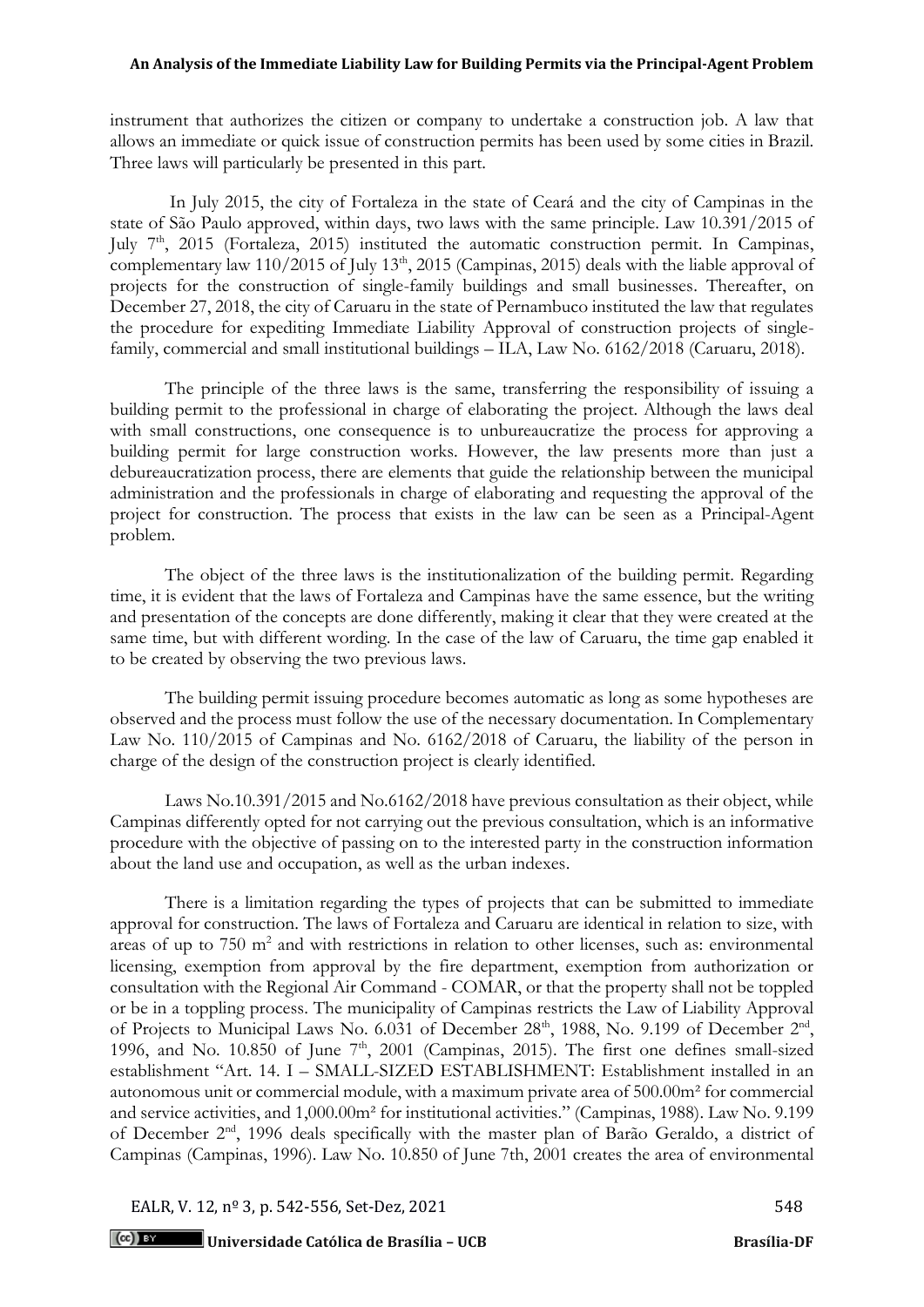protection and regulates the use of land occupation, as well as the exercise of activities by the public sector (Campinas, 2001).

The three municipalities establish sanctions and penalties in their laws. The set of sanctions and penalties can be understood as a process of negative incentives. The penalties and sanctions can be attributed to the person in charge of the project, as well as to the construction itself, since the permit can be cancelled (in this case the construction will be embargoed). The person in charge of the project may be prevented from submitting projects to the City Government, perhaps the greatest penalty for that person. However, the laws present a set of graduated penalties, that is, the process begins with a warning, going to a fine, to the imposition to change or undo what has already been done, to the seizure of machinery and assets, and finally the embargo or demolition of the building.

The observance of the set of negative incentives is precisely the normative application of a set of norms to discourage the non-fulfillment of the norms for the authorization of a construction.

The Immediate Liability Approval is a process of signaling attributions previously carried out by the public sector through the organ responsible for issuing the building permit to the private sector through the technician in charge of the construction work. The public organ is still responsible for issuing an enforceable license, while the responsibility for the compliance of the project is fully attributed to the representative of the private sector. The public organ will be called Urbanism Entity - URB, which is mostly the legal entity, and the technical representative will be simply called Architect. The Architect is entitled to participate or not in the ILA. The entity represents the Principal and the Architect, the Agent.

The adequacy of the project is represented by  $E \in (0,1)$ , the totally adequate project being  $E = 1$ , and otherwise when the project is totally inadequate  $E = 0$ . The number of projects to be submitted through Immediate Liability Authorization,  $N_{ARI}$ , is an Architect's decision. He must evaluate the quantity of processes that he will have to comply with and be inspected *a posteriori*.

The decision of the Entity - URB is to design the necessary incentive mechanism for the Architect to participate in and execute the best projects without a social loss related to environmental, architectural and urban issues. The figure of social loss occurs when the low performance project is not identified and will be represented by  $-S$ . The architectural projects have parameters that represent desired and necessary characteristics for the resolution of urban and environmental issues, among others. The need for a percentage of natural land, for example, is a parameter to avoid environmental and urban impacts, preventing heating and possible floods.

The incentive mechanism,  $\mu$ , represents the punishment the Architect will be given by the URB for the indication of Authorization projects of non-compliance Immediate Liability. The financial gains that the Architect earns are represented by parameters  $\alpha$  and  $\gamma$ , the former being the minimum gain by the submission and approval of a standard model project, *P*, while the latter represents an extra gain for the immediate liberation to proceed with the construction work.

For every project submitted, the URB receives the amount of  $r$  and has a cost to evaluate these projects represented by  $c_n$ . The inspection process of all licensed projects through the Immediate Liability Authorization would precisely correspond to the standard evaluation carried out. The inspection cost decreases with the number of processes submitted by the ILA. It is known that  $P = N + N_{ARI}$ , where N is the number of cases submitted by standard assessment processes other than the ILA.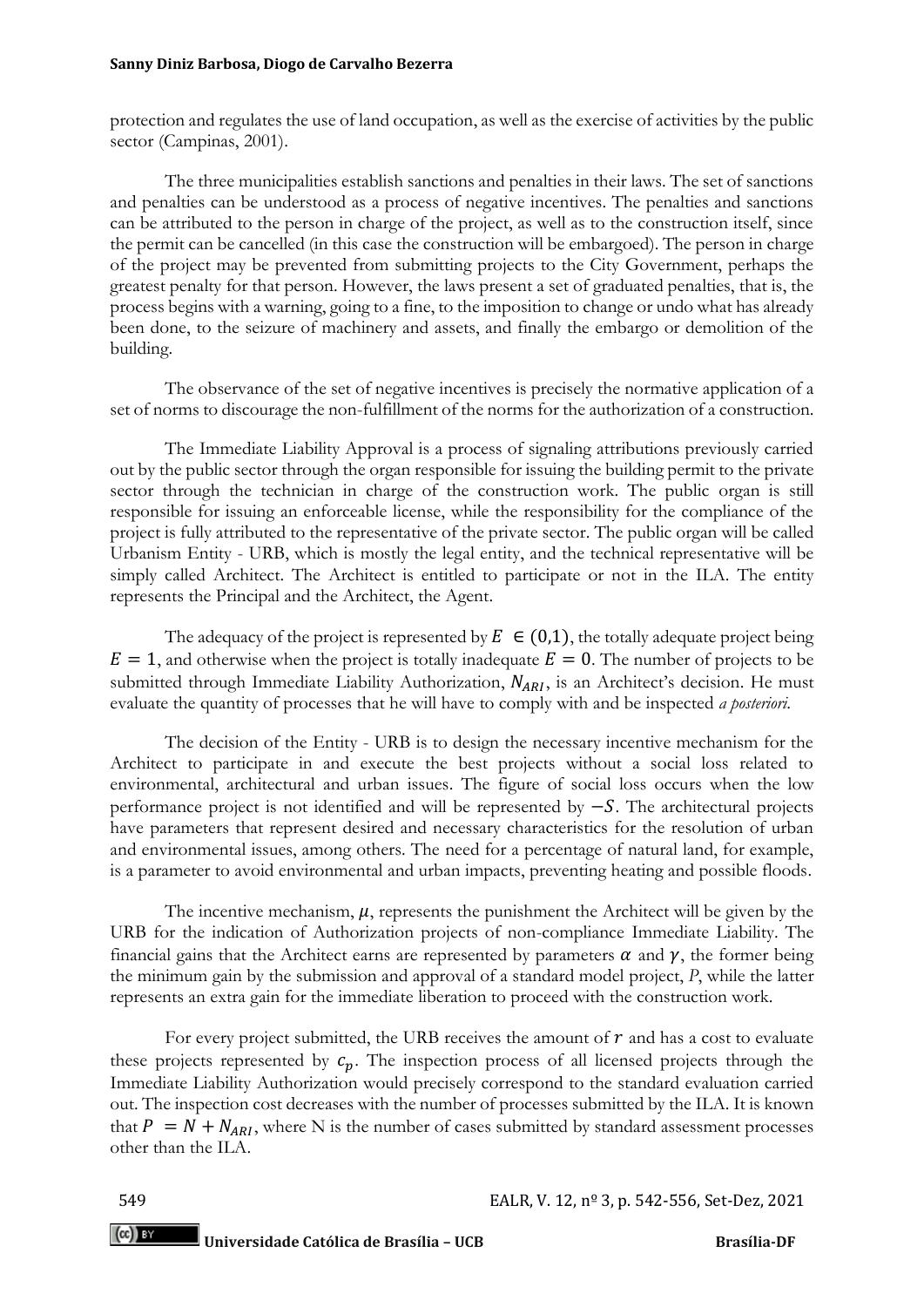The implementation of a random inspection system with the objective of not only reducing costs, but also allowing an increase in the speed of project liberation is the central objective of the design of this incentive mechanism. The representation of Nature in the game is exactly this random inspection mechanism, the probability of finding an Authorization project of Immediate Liability in non-compliance with the norms being represented by  $\pi$ . A possible representation for the probability distribution is  $\pi = 1 - E$ , following the example of the simplified Moral Hazard model in the labor market presented in Bierman & Fernandez (2010).

The Architect will eventually be punished with a fine,  $\mu$ , whereas the expected amount for such payment will depend on the probabilistic mechanism,  $\pi$ , and of the number of projects submitted for Immediate Liability Approval,  $\mu \pi N_{ARI}$ . Considering the possibility of financial gain of the same amount by the URB, the Moral Hazard problem between the URB-Architect could be defined. However, it can and should be questioned whether it is not possible for a more impacting and therefore more impeding incentive policy to be conceived. One way to evaluate this is to establish a functional form different from the average amount received by the URB for the discovery of non-compliant projects. Hence, what is the appropriate functional form? Mathematically, it is possible to represent this expected gain for the discovery of projects that are not in compliance by  $\pi N_{ARI} \mu^a$ , a being the parameter that potentializes the URB's gain for the incentive policy.



 $(rP - c_p(P - N_{ARI}) + \pi N_{ARI}\mu^a; \alpha P + \gamma N_{ARI} - \mu \pi N_{ARI})(rP - c_p(P - N_{ARI}) - S; \alpha P + \gamma N_{ARI})$ **Figure 3** - Representation of the decision tree of the URB-architect game.

The Principal-Agent problem between the URB and the Architect can be summarized in Figure 3. The URB establishes an incentive mechanism, and the Architect decides whether to accept the possibility of submitting projects by signing the Immediate Liability Authorization. If accepted, he chooses the number of submitted projects and the effort needed to adapt the project. The optimal conditions for solving the problem of URB-Architect are in Annex I.

By using the retroactive induction process, the URB knows the answer that the Architect will give based on the incentive policy. The optimal solution to maximize the Architect's expected amount is given by the following relationship:

$$
E^* = 1 - \sqrt{\frac{\alpha + \gamma}{\mu}}
$$

EALR, V. 12, nº 3, p. 542-556, Set-Dez, 2021 550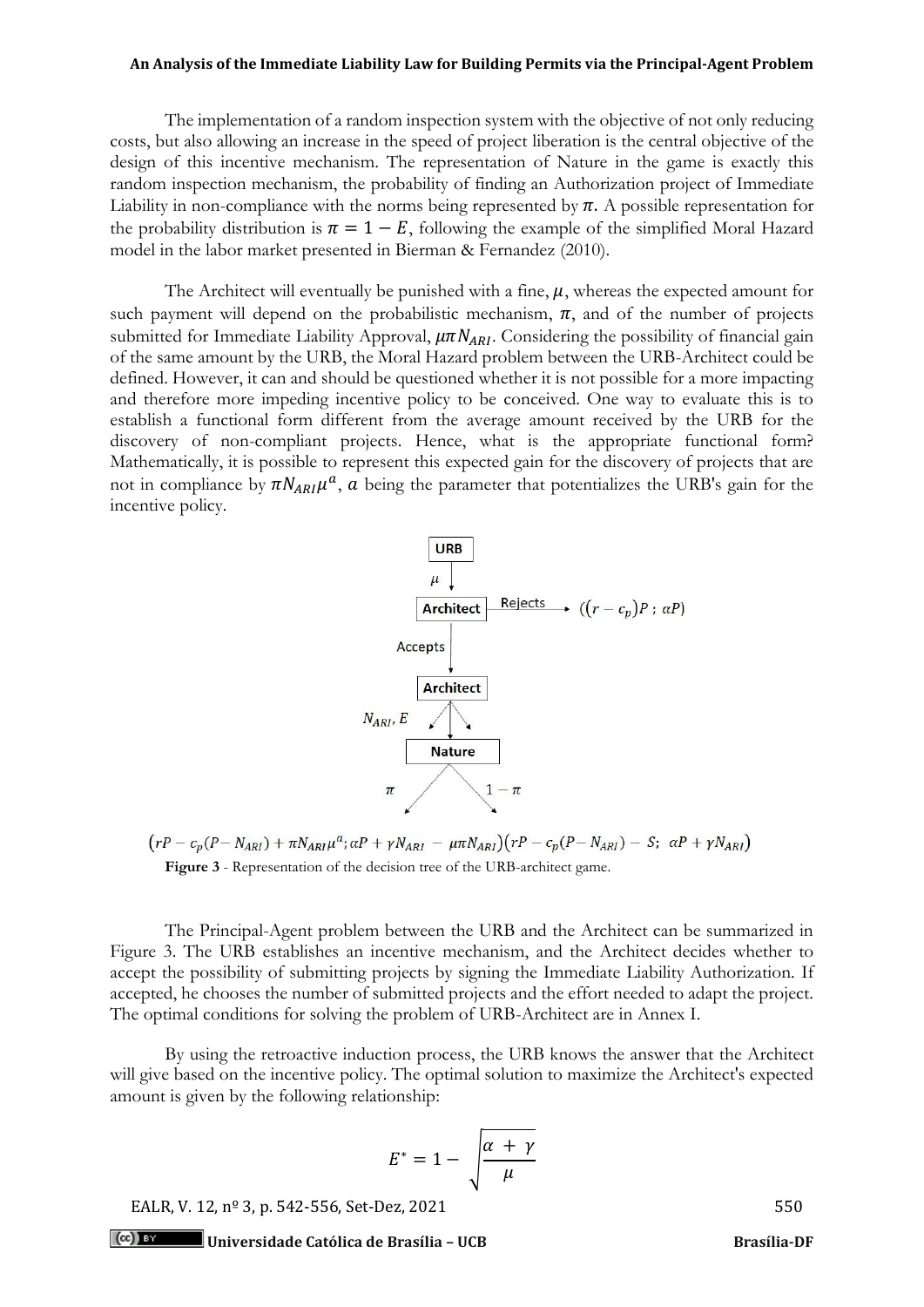#### **Sanny Diniz Barbosa, Diogo de Carvalho Bezerra**

The relationship evaluation is this: if the financial gain,  $\alpha$  and  $\gamma$ , for the architect increases, his effort decreases; if the punishment for non-compliant projects,  $\mu$ , increases, the effort decreases. The number of processes submitted for Immediate Liability Authorization,  $N_{ARI}$ , does not present an explicit relationship in optimal conditions. Thus, its determination is made exogenously to the model, by choice of each Architect.

Knowing the Architect's strategy, the URB establishes an incentive policy that seeks to maximize the URB's expected utility. The optimal incentive policy is a fine for architectural noncompliance of the projects. The URB's optimal incentive policy is given by the following formula:

$$
\mu^* = \left(\frac{S(\alpha + \gamma)^{1/2}}{(a-1)N_{ARI}}\right)^{\frac{2}{2a-1}}
$$

The URB is to increase the amount of the fine based on the Architects' financial gains,  $(\alpha + \gamma)$ ; likewise, the fine must be higher if the social, environmental and architectural loss, S, increases. The fine decreases if the number of processes submitted through the Immediate Liability Approval increases. Finally, the main result regarding the establishment of incentive policies is that the parameter that potentializes the URB's gain by means of the incentive policy,  $a$ , must necessarily be higher than 1.

## **4. Conclusion**

The objective of the model presented in this paper is the formalization of the Immediate Liability Approval law through a Principal-Agent model. Some characteristics of the law have not been incorporated to the model, such as the notification of non-compliance warnings, the possibility of extreme punishment with the 12-month suspension of the Architect's activities, or even the possibility of a deadline for regularization. However, the model allows for new considerations that can be incorporated into the administrative process, for example, the fine should take into account aspects such as the number of processes submitted and the amount of financial gains to the Architects.

The formalization of laws through models that incorporate the functional forms of the agents involved should permit greater effectiveness of laws in relation to their objective, allowing for a research agenda in the legal and social spheres. For example, the clear question posed by the Immediate Liability Approval laws of the three cities is whether the number of projects submitted for immediate approval has increased; if not, other questions may be raised: what is the cause for the Architect not to submit projects for Immediate Liability Approval? Is there any flaw in the law or any social or cultural characteristic on the part of the Architects that implies the non-use of the law?

Finally, it is believed that multidisciplinary research projects in the legal area based on game theory, which is a mathematical theory that has been used for years by other social sciences, mainly in economics and sociology, can and should be used in the legal area.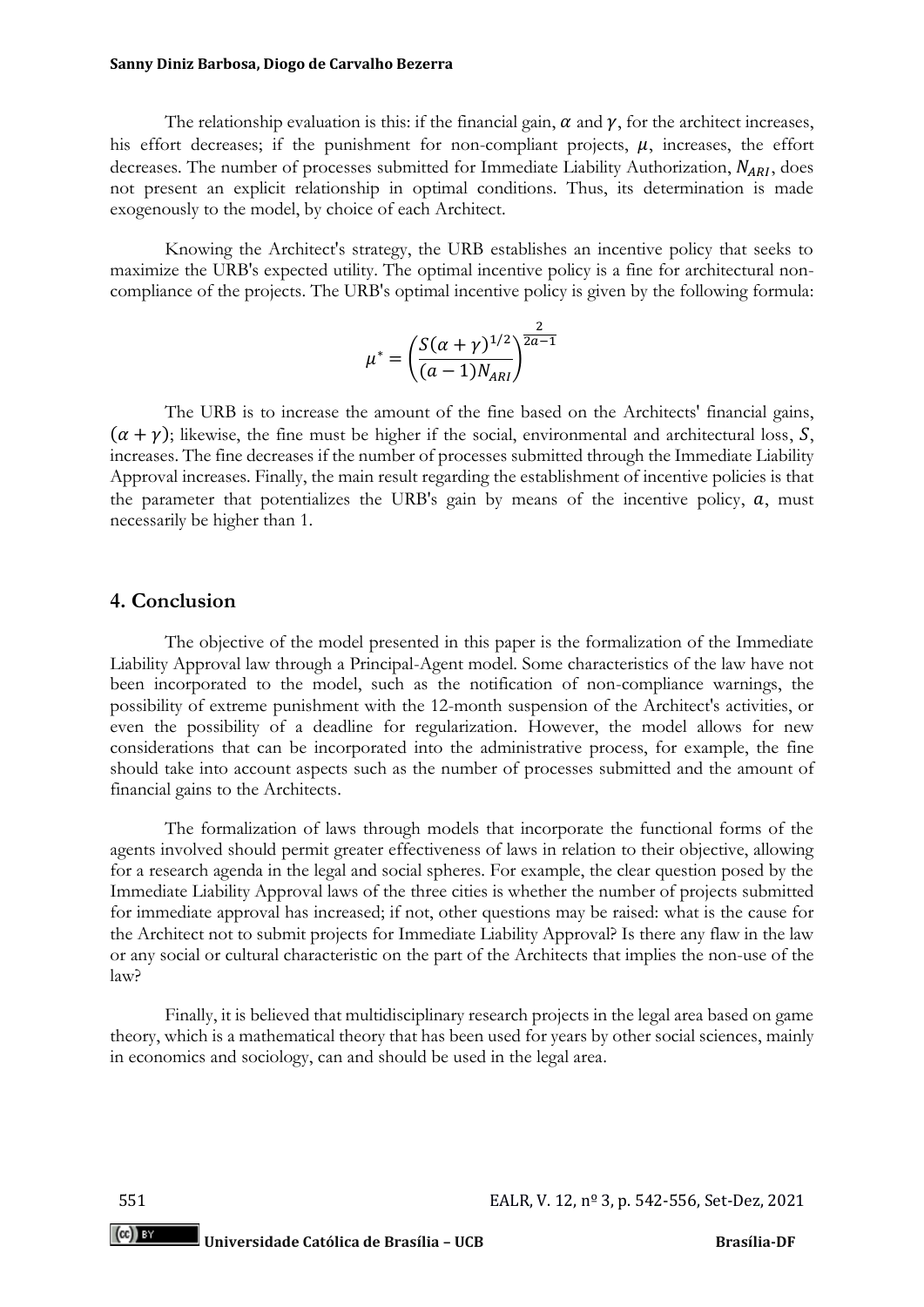## **5. References**

- BANK, T. W.. **Doing Business 2019: Training for Reform**. Washington: International Bank for Reconstruction and Development, 2019.
- BIERMAN, H. S.; FERNANDEZ, L.. **Teoria dos Jogos**. São Paulo: Pearson Prentice Hall, 2010.
- Campinas. **Dispõe Sobre o Uso e Ocupação do Solo no Município de Campinas**. Campinas, 1988. Disponível em: http://www.campinas.sp.gov.br/arquivos/seplama/lei\_6031.pdf. Acesso em 01 de dezembro de 2019.
- Campinas. **Institui o Plano Local de Gestão Urbana de Barão Geraldo**. Campinas, 1996. Disponível em: http://suplementos.campinas.sp.gov.br/admin/download/suplemento\_1996-12- 28\_cod382\_1.pdf. Acesso em 01 de dezembro de 2019.
- Campinas. **Cria a Área de Proteção Ambiental - Apa - do Município de Campinas, Regulamenta o Uso e Ocupação do Solo e o Exercício de Atividades pelo Setor Público e Privado**. Campinas, 2001. Disponível em: https://leismunicipais.com.br/a/sp/c/campinas/lei-ordinaria/2001/1085/10850/leiordinaria-n-10850-2001. Acesso em 01 de dezembro de 2001.
- Campinas. **Dispõe Sobre a Aprovação Responsável de Projetos de Construção de Edificações Unifamiliares e de Comércio de Pequeno Porte**. Campinas, 2015. Disponível em: https://bibliotecajuridica.campinas.sp.gov.br/index/visualizaratualizada/id/128672. Acesso em 01 de dezembro de 2019.
- Caruaru. **Dispõe Sobre a Aprovação Responsável de Projetos de Construção de Edificações Unifamiliares, Comércio e Institucional de Pequeno Porte**. Caruaru, 2018. Disponível em: https://caruaru.pe.gov.br/lei-no-6-162-de-27-de-dezembro-de-2018/. Acesso em 01 de dezembro de 2019.
- Fortaleza. **Institui mo Município de Fortaleza o Alvará de Construção Automática e da Outras Profidências**. Fortaleza, 2015. Disponível em: https://urbanismoemeioambiente.fortaleza.ce.gov.br/images/urbanismo-e-meioambiente/catalogodeservico/lei\_ndeg\_10391\_de\_07\_de\_julho\_de\_2015.pdf. Acesso em 01 de Dezembro de 2019.
- GAULD, R.. **Principal-Agent Theory of Organizations**. Em A. Farazmand, Global Encyclopedia of Public Administration, Public Policy, and Governance, 2016.
- LAFFONT, J.-J., & Martimort, D.. T**he Theory of Incentives: The Principal-Agente Model**. Princenton University Press, 2020.
- MELLO, T. A.. **Licenças de Construção para Empresas: Uma Abordagem Jurídico-Econômica do Caso Brasileiro**. São Paulo: Monografia – Faculdade de Administração e Economia – Insper, 2016.
- PICKER, R. C.. **An Introducion to Game Theory and the Law**. (Coase-Sandor Institute for Law & Economics Working Paper No 22), 1994.

EALR, V. 12, nº 3, p. 542-556, Set-Dez, 2021 552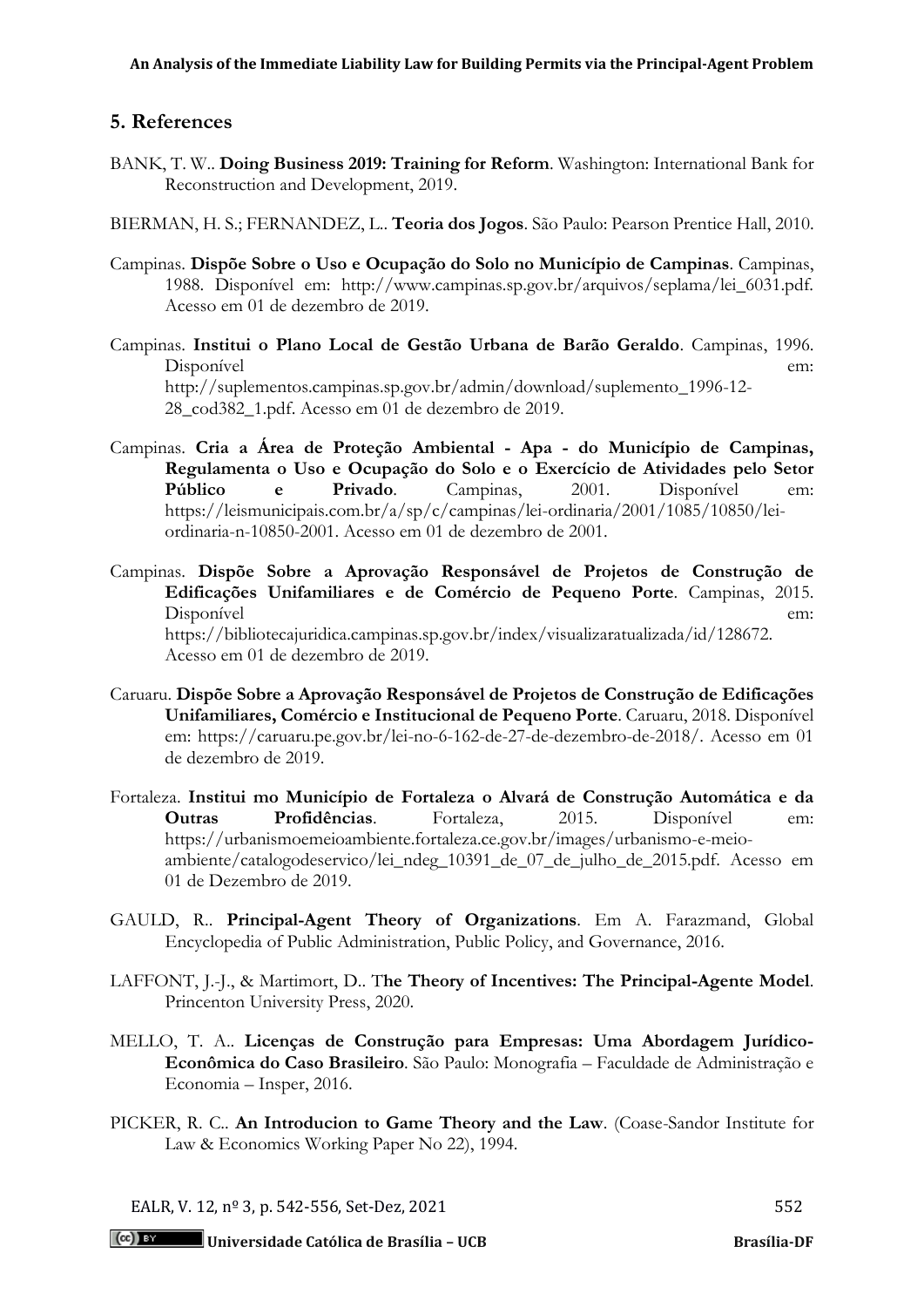- SALANIÉ, B.. **The Economics of Contracts**. Massachusetts Institute of Technology, 1997.
- SOUZA, F. M. Campello de.**Decisões Racionais em Situações de Incerteza**. Recife: ISBN 8590500624, 2007.

VARIAN, H. R.. **Microeconomic Analysis**. New York: Third, 1992.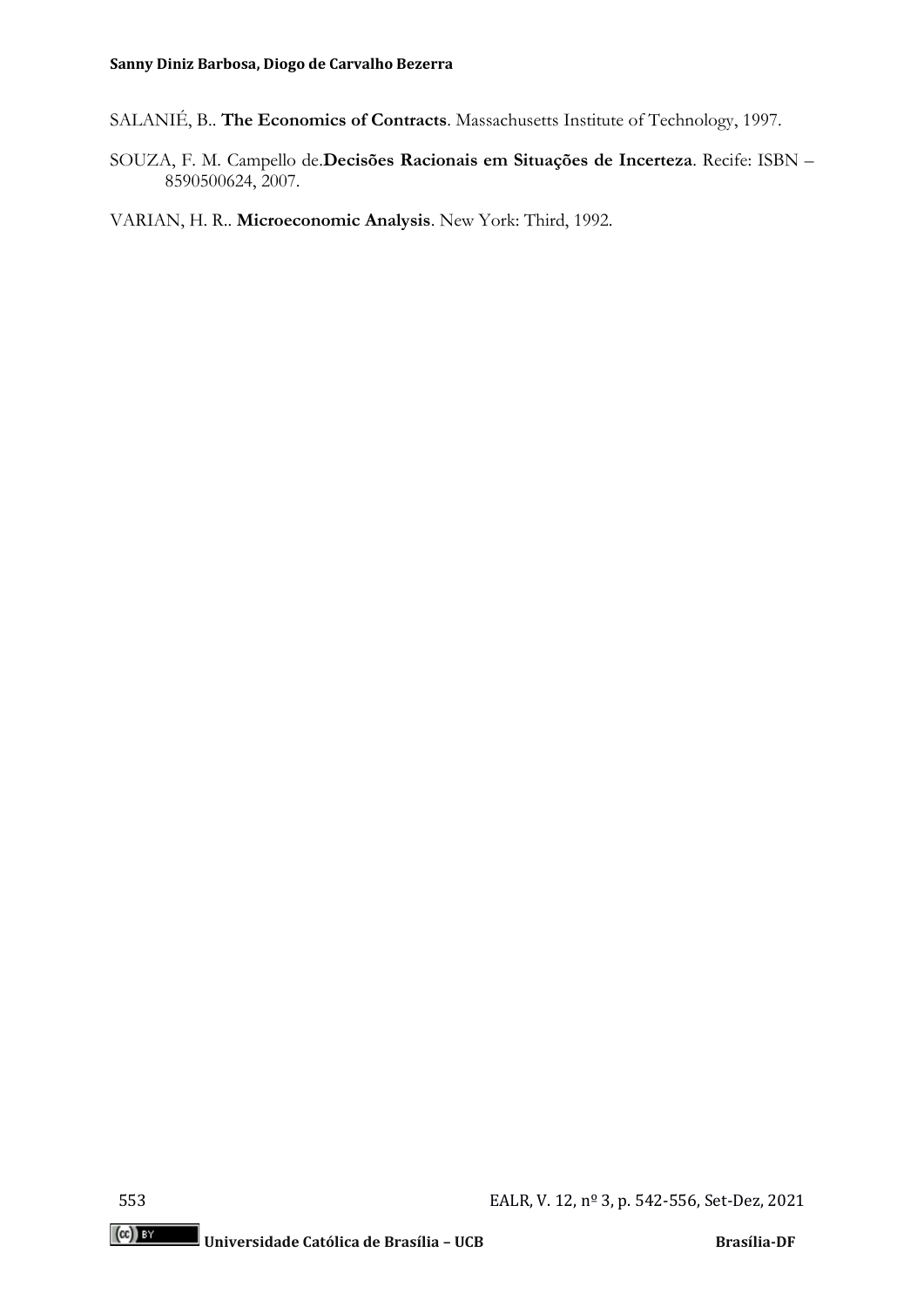## **APPENDIX I - Optimality Conditions for the URB-Architect Problem**

## **a. First order conditions for the Architect**

Architect's gain if the process is found to be inadequate:

$$
A^{D} = \alpha P + \gamma N_{ARI} - \mu \pi N_{ARI}
$$
 (1)

Architect's gain if the process is not found to be inadequate:

$$
A^{ND} = \alpha P + \gamma N_{ARI} \tag{2}
$$

Architect' s expected amount:

$$
VEA = \pi A^D + (1 - \pi)A^{ND} \tag{3}
$$

$$
VEA = \pi[\alpha P + \gamma N_{ARI} - \mu \pi N_{ARI}] + (1 - \pi)[\alpha P + \gamma N_{ARI}] \tag{4}
$$

$$
VEA = \pi \alpha P + \pi \gamma N_{ARI} - \mu \pi^2 N_{ARI} + \alpha P + \gamma N_{ARI} - \pi \alpha P - \pi \gamma N_{ARI} \quad (5)
$$

$$
VEA = \alpha P + \gamma N_{ARI} - \mu \pi^2 N_{ARI} \tag{6}
$$

It is known that  $P = N + N_{ARI}$ ; replacing it in equation (6), we have:

$$
VEA = \alpha N + \alpha N_{ARI} + \gamma N_{ARI} - \mu \pi^2 N_{ARI} \tag{7}
$$

By deriving the expected amount in relation to the number of processes submitted through the Immediate Liability Authorization,  $N_{ARI}$ , we have:

$$
\frac{\partial VEA}{\partial N_{ARI}} = \alpha + \gamma - \mu \pi^2 = 0 \tag{8}
$$

$$
\pi^2 = \frac{\alpha + \gamma}{\mu} \tag{9}
$$

$$
\sqrt{\pi^2} = \sqrt{\frac{\alpha + \gamma}{\mu}}\tag{10}
$$

$$
\pi = \sqrt{\frac{\alpha + \gamma}{\mu}} \tag{11}
$$

It is known that  $\pi = 1 - E$ ; replacing it in equation (11), we have:

$$
E^* = 1 - \sqrt{\frac{\alpha + \gamma}{\mu}}\tag{12}
$$

Considering VEA a result of the effort to adapt to project  $E$ , knowing that  $\mu(E)$  is a function of E, and  $\pi = 1 - E$ , we have then:

$$
VEA = \alpha P + \gamma N_{ARI} - \mu(E)(1 - E)^2 N_{ARI}
$$
 (13)

EALR, V. 12, nº 3, p. 542-556, Set-Dez, 2021 554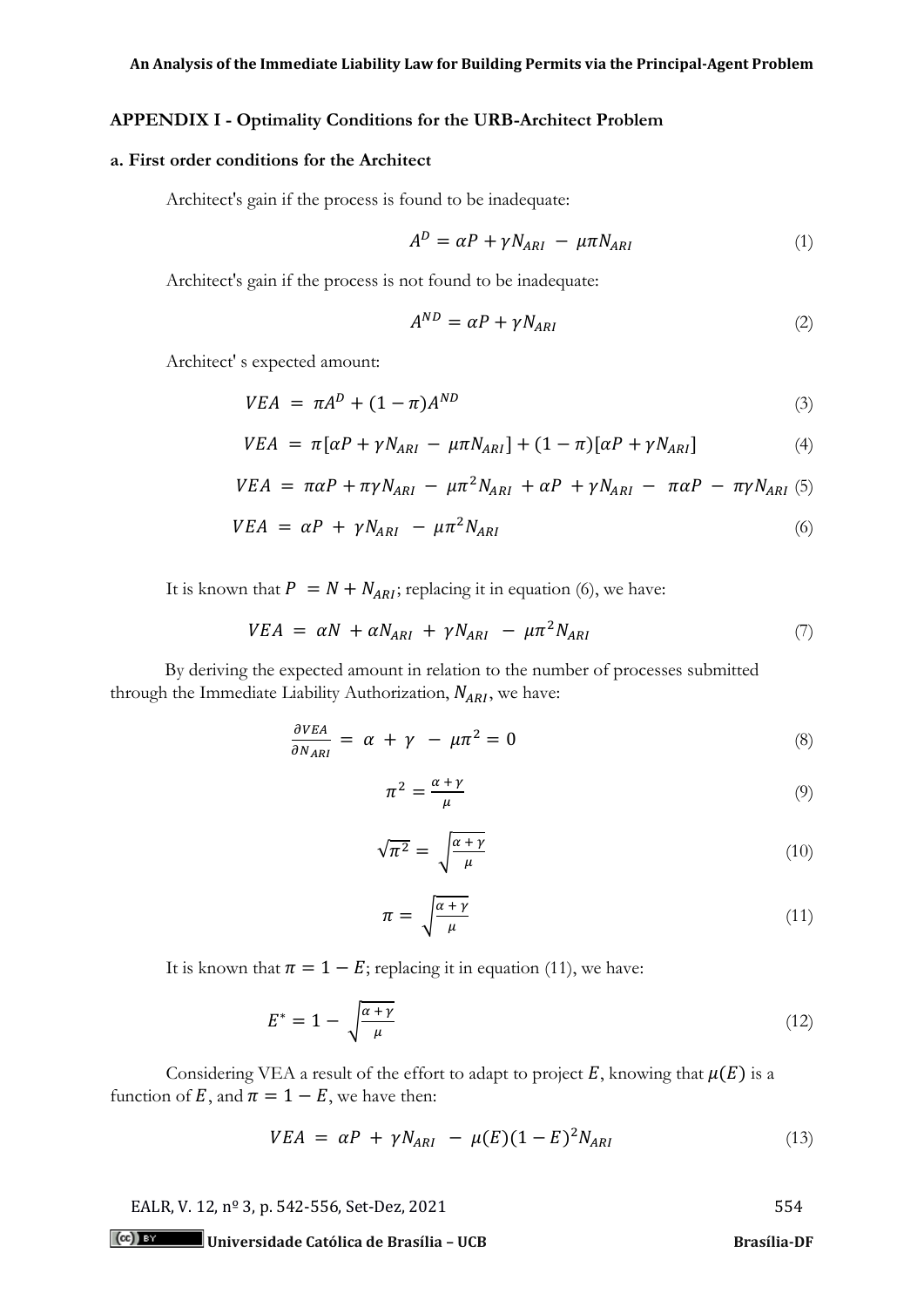#### **Sanny Diniz Barbosa, Diogo de Carvalho Bezerra**

By deriving the architect's expected amount with regard to the effort of adaptation to project  $E$ , we have:

$$
\frac{\partial VEA}{\partial E} = -[-2N_{ARI}(1 - E)\mu(E) + N_{ARI}(1 - E)^2 \frac{d\mu(E)}{dE}] = 0 \tag{14}
$$

$$
2N_{ARI}(1 - E)\mu(E) = N_{ARI}(1 - E)^{2} \frac{d\mu(E)}{dE}
$$
\n(15)

$$
\frac{\frac{d\mu(E)}{dE}}{\mu(E)} = \frac{2}{1-E} \tag{16}
$$

Equation (16) is a first order differential equation of separate variables, which can be solved by simple integration:

$$
\int \frac{1}{\mu} d\mu = \int \frac{2}{1 - E} dE \tag{17}
$$

$$
\ln(\mu) + c_1 = -2[\ln(1 - E) + c_2]
$$
\n(18)

$$
e^{\ln(\mu) + c_1} = e^{-2[\ln(1 - E) + c_2]}
$$
\n(19)

Considering  $e^{c_1} = A_1$  and  $e^{-2c_2} = A_2$  integration constants, we have:

$$
\mu A_1 = \frac{A_2}{(1 - E)^2} \tag{20}
$$

For the sake of simplification, we will consider  $\frac{A_1}{A_2} = k$ , and equation (20) can be rewritten as:

$$
(1 - E)^2 = \frac{1}{\mu k} \tag{21}
$$

$$
\sqrt{(1-E)^2} = \sqrt{\frac{1}{\mu k}}\tag{22}
$$

$$
E^* = 1 - \sqrt{\frac{1}{\mu k}}\tag{23}
$$

 By equating the two necessary conditions for the Architect's optimum, that is, equations (12) and (23), we have the integration constant:

$$
k = \frac{1}{\alpha + \gamma} \tag{24}
$$

 The Architect's optimization policy in relation to the URB incentive policy will be given by equation (12):

$$
E^* = 1 - \sqrt{\frac{\alpha + \gamma}{\mu}}
$$

## **b. First order conditions for the URB**

The URB's gain if the process is found not to be adequate: